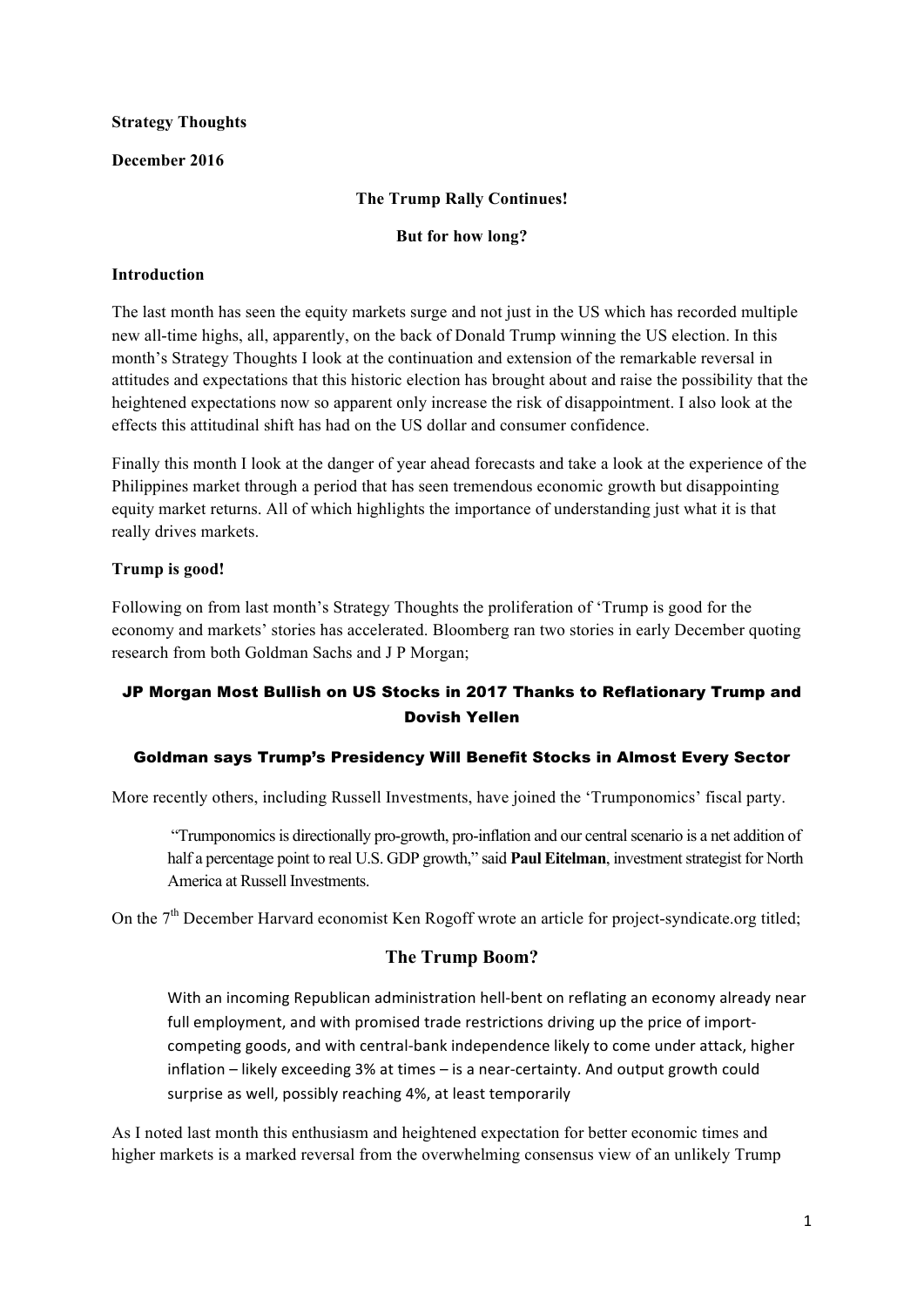victory ahead of the election. And now it's not just economists and strategists that have a new found optimism thanks to president elect Trump, consumers have a new found buoyancy too.

Bloomberg reported on the 9<sup>th</sup> December

## **Consumer Confidence in U.S. Surges Thanks to Optimism About Trump**

Consumer confidence jumped more than forecast this month as Americans expressed the sunniest picture of their financial situation in 11 years, extending a boost following Donald Trump's election victory.

Investors that are backing this new found confidence, on the basis that it is somehow a sign that things will continue to improve, are leaving themselves open to the possibility of a major disappointment. I discussed consumer confidence at some length in a Thoughts and Observations article eight years ago;

*The important point is not that the market is driving consumer confidence or vice versa, rather that they both, virtually simultaneously, reflect a broader deep seated optimism or pessimism. Looking for changes in consumer confidence to provide some hint as to what markets might do is probably futile, just as believing that movements in the market affect confidence, they don't. Both are driven by and reflective of basic levels of social mood, and its swings from pessimism to euphoria and back.*

Measures of consumer confidence are at best coincident indicators and are frequently slightly lagging indicators given the delay from the survey being conducted to the results being published. At market peaks, for the reasons I outlined eight years ago, confidence is almost always at a peak and the reverse is seen at important troughs.

What has been seen in the weeks since the US election has been a remarkable relief rally in both markets and confidence, both of which are signs of heightened enthusiasm and expectation about what a Trump administration may mean. Unfortunately these heightened expectations only increase the probability of a disappointment.

It should not be surprising that measures of consumer confidence are rising as the US market is making repeated new highs. Such behaviour has always been seen as markets approach a peak. Rather than embracing the broad support that economists and strategists are now giving to this current rally a long term disciplined investor should be noting just how different the environment is now to that endured in early 2009 when consumer confidence was at multi decade lows, markets had suffered their worst bear markets in decades and the time was right to be embracing equity markets.

Just as US equity markets and consumer confidence have been rallying in the post-election world so too has the US dollar.

### **US Dollar**

Towards the end of May, in the May – June edition of Strategy Thoughts I highlighted the depressed expectations the majority had for the US dollar. At the time sentiment toward the US dollar, as can be seen in the chart below, was as depressed as it had been for five years and hedge funds were reported as being net short the US dollar. I commented:

The intraday low in this index was the  $3<sup>rd</sup>$  of May, the same day as headlines were reporting on the extent of the decline that had already occurred. Given that expectations towards the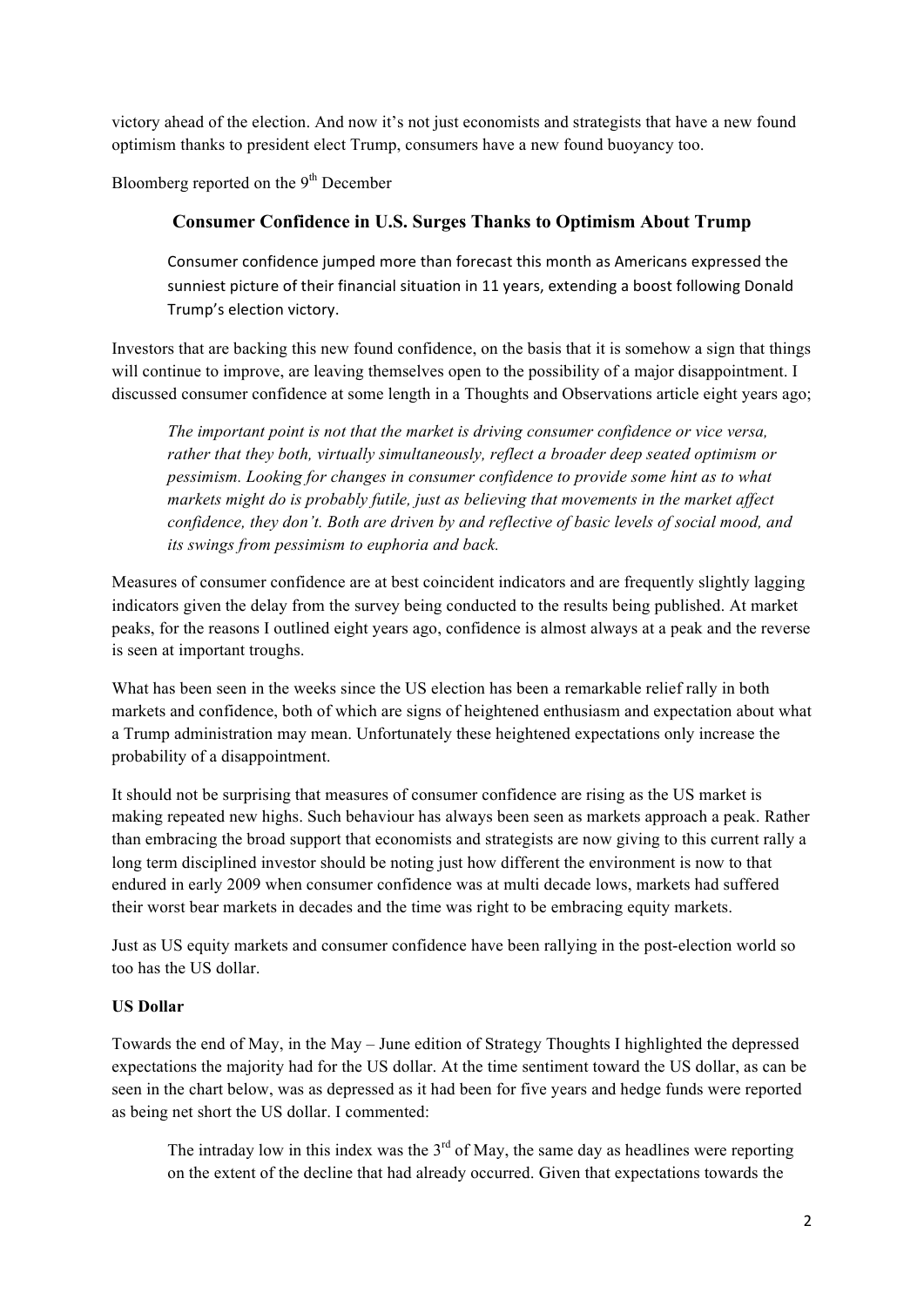

dollar were recently as bleak as they have been since 2011 it is quite possible that the last few weeks of rally in the dollar index may only represent the beginnings of the next important move in the US dollar, a move that will see the dollar index break out to new bull markets highs. Certainly there is far greater room for a positive surprise than further disappointment.

Since then, as can also be seen in the chart left, attitudes have gone through something approaching a 180 degree reversal. The dollar index has rallied sharply and sentiment is once again approaching the greed zone having

languished in the 'fear' zone just six months ago.

Given this reversal I recently reduced my exposure to the US dollar by selling half my position in the ETF, UUP as it rallied to a new high.

I still believe that further strength in the US dollar is possible and weakness in the Kiwi is likely, however, my conviction is naturally reduced given the attitudinal shifts that have already been seen.

#### **Long dated yields**

In the August edition of Strategy Thoughts I wrote the following about the recent record lows in long term treasury yields;

Currently sentiment towards US Treasuries is as optimistic as it has been for four years. Obviously this does not mean that bond yields are necessarily set to surge higher but it should raise a cautionary flag, particularly for those investors chasing yields in lower quality instruments. There are also a couple of other aspects of the current environment in fixed income that should be raising further cautionary flags. One is the recent action in the Japanese Government bond market and the other is the reversal in expectations for long term bond yields that may soon be seen.

Underestimation that is then eventually followed by overestimation, sadly at just the wrong time, is something that has regularly been seen over the years in both analyst and economist forecasts. Once a market or economic trend becomes established forecasters tend to struggle to be confident enough to forecast just how strong the trend is going to be and so their forecasts consistently underestimate how far a move will go. That is until their confidence eventually reaches a point where they manage to jump ahead of the trend with their forecast, but sadly that point is invariably just at the wrong time, just as the trend is reversing.

I highlighted that bullishness towards long dated treasury bonds was at an historic extreme and the risk of disappointment was far higher than the possibility of a positive surprise for those investors charging into bonds of all credit quality at the low in yields six months ago.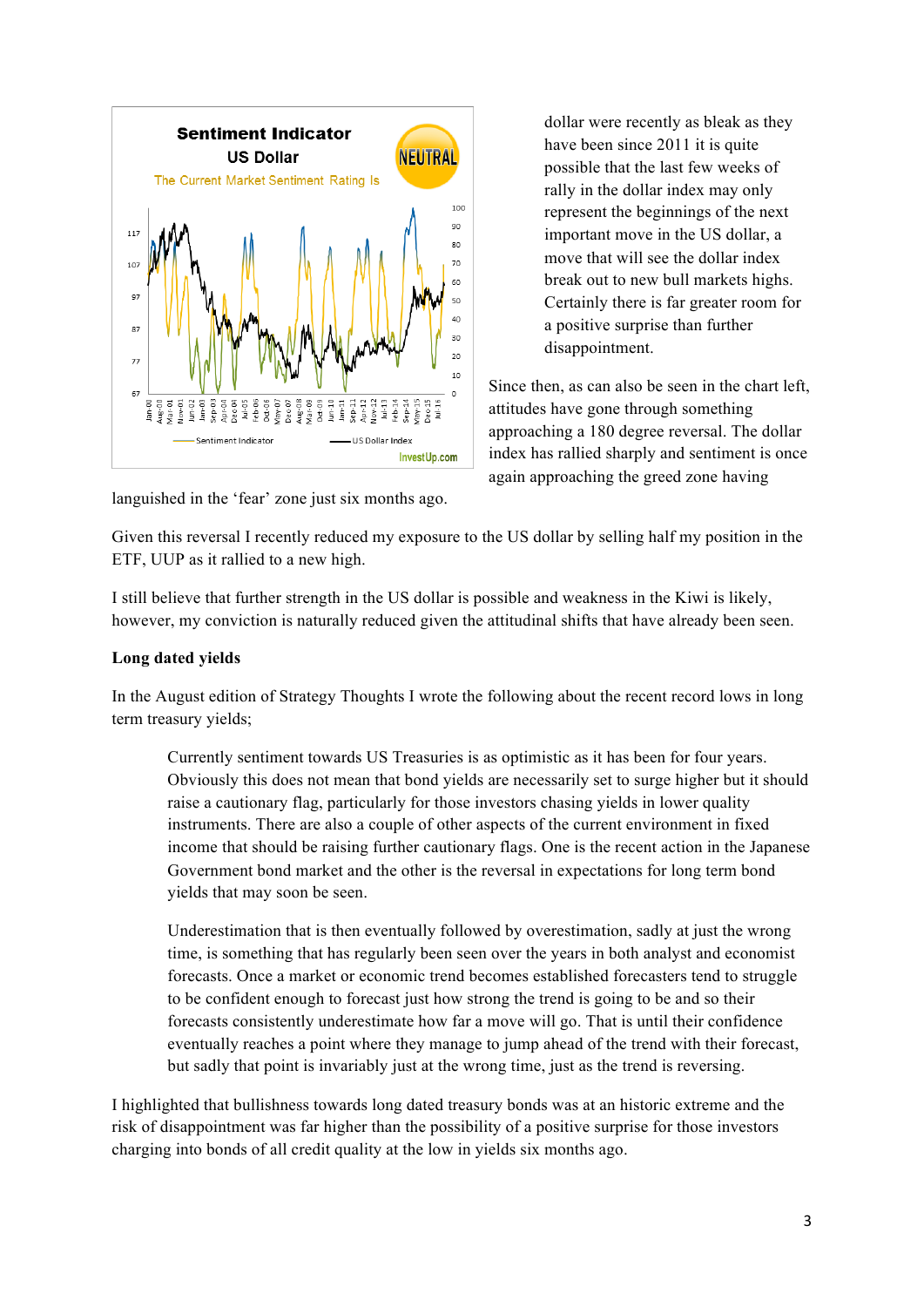A few weeks later, as bond yields surprised the vast majority and rose Ambrose Evans Pritchard wrote in the Daily Telegraph

## **Bond yields are surging despite deflation, and that is dangerous**

The article concluded:

Bond yields in Europe are clearly not rising because growth is picking up and inflation looms. Industrial output slipped 1.1pc in July. France and Italy are in stagnation. The share of



items in the eurozone inflation basket increasing at less than 1pc is spreading, a precursor of deflation. In other words, yields are rising for the "wrong reason" in Europe.

We are entering dangerous waters. Markets are losing faith in the central bank "put", but governments are not yet willing to step into the breach with fiscal stimulus to keep the global show on the road. This is how accidents happen.

Since that extreme indication of bullishness appeared attitudes have changed, and so too have the yields on longer dated treasuries.

This reversal in attitudes, following the trough in

yields (peak in bonds) may have worked off an extreme, and a rally in bonds may be at hand. My fear is that it will be nothing more than a dead cat bounce that produces a rally that should be sold.

What has perhaps been overlooked through this is how the bond yield crutch for equity markets has been removed but no one seems to care.

Back in July record low bond yields were used as a seemingly reasonable crutch for higher equity prices as highlighted in an article by CNN Money:

But the best thing stocks have going for them right now may be how ridiculously expensive bonds are. They've never been pricier, thanks to a combination of emergency central bank programs (like negative interest rates) and a post-Brexit rush to the safety of government debt. Just this week the U.S. 10-year Treasury yield plunged to a record low. All of this matters because investors who feel the need to put their money somewhere may be forced to conclude that stocks look like a better deal than bonds. "The stock market is fairly priced in absolute terms, but cheap relative to bonds and cash. I'd be a buyer," said David Kelly, chief global strategist at JPMorgan Funds. Rates could stay extremely low because Brexit appears to have further derailed the Federal Reserve's plans to raise interest rates several times this year. Few see more than one rate hike this year and some even think the next move may not happen until the middle of 2017 -- or later.

Back then the broadly held expectation was that bond yields would remain low for the foreseeable future and that therefore otherwise expensive equities were cheap, but only compared to 'ridiculously expensive' bonds.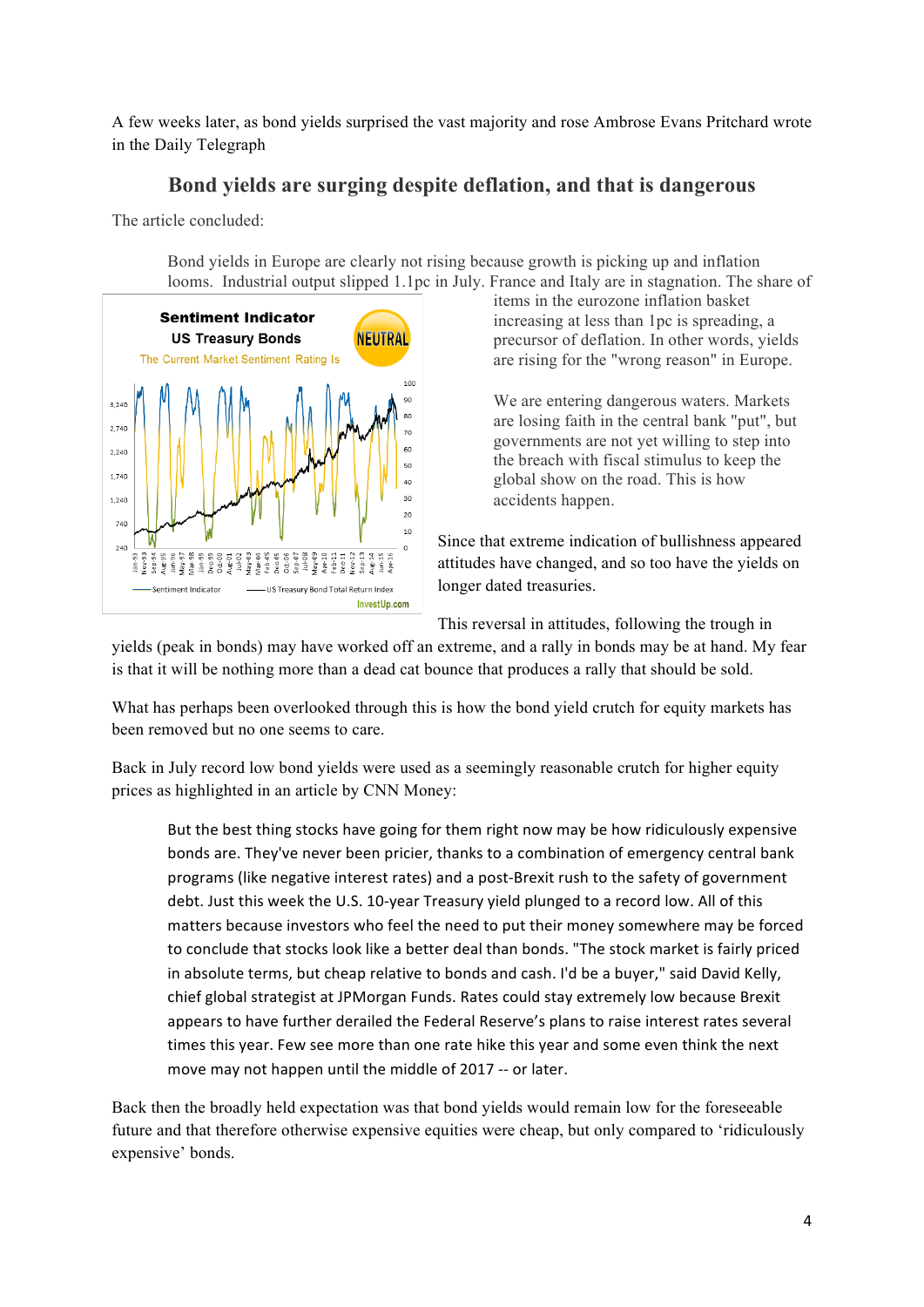

Since then bond yields have rocketed higher, but rather than whipping the crutch from underneath equities they too have rocketed higher. This has been particularly apparent over the last six weeks.

The other question that soaring bond yields raises is why are they rising? The immediate answer that is given to this question is inflation, and yet, as noted

months ago in the Telegraph headline, yields continue to surge 'despite deflation'. Whilst the US only briefly flirted with deflation inflation still remains anchored at very low levels. In Europe inflation rates continue to be historically low at just 0.6% and yet generic ten year euro area Treasury bond yields has doubled since August.

It seems that the real surprise for many may be, notwithstanding a near term correction in what has been a dramatic surge in yields, that treasury yields will continue to rise and inflation rates will remain stubbornly low. This will not be a healthy environment, and as the Telegraph concluded 'This is how accidents happen'.

It is also worth noting that the broadly held assumption that a close link exists between inflation and long term bond yields is not something that should be relied upon too heavily.

In early 1952 the US inflation rate was 4.3%, a level from which it would steadily fall, and long term bond yields were just over 2.5%. Through 1952 the inflation rate averaged just 2.25%, the following year the average inflation rate was less than 1% and by 1955 the average inflation rate was negative, despite this long term bond yields rose to 3.5%. Over the next ten years inflation remained very low averaging just 1.6% and by December 1965 the monthly inflation rate was still only 1.6% yet long term bond yields had risen to 5%. Despite a very low inflation rate that averaged less than 1.4% from the beginning of 1952 through to the end of 1965 bond yields rose from 2.5% to 5%.

Undoubtedly a relationship does exist between inflation rates and bond yields, however, it is far looser than many would like to believe. Bond yields can rise in the face of stubbornly low inflation, particularly if concern regarding the apparent impotence of the central bank 'put' continues to grow.

### **The Philippines**

Over the years I have repeatedly written about the futility of basing an investment decision upon an economic outlook. No matter how sensible such an approach may appear the facts are that it is just not a sound approach. Firstly the forecast has a far greater possibility of being wrong than right and then, even if it does turn out to be broadly correct, the market's response is highly likely to be different from that expected given the forecast. I was therefore intrigued by the following Bloomberg headline in mid-November;

## **Philippines Posts Strongest Economic Growth in Asia at 7.1%**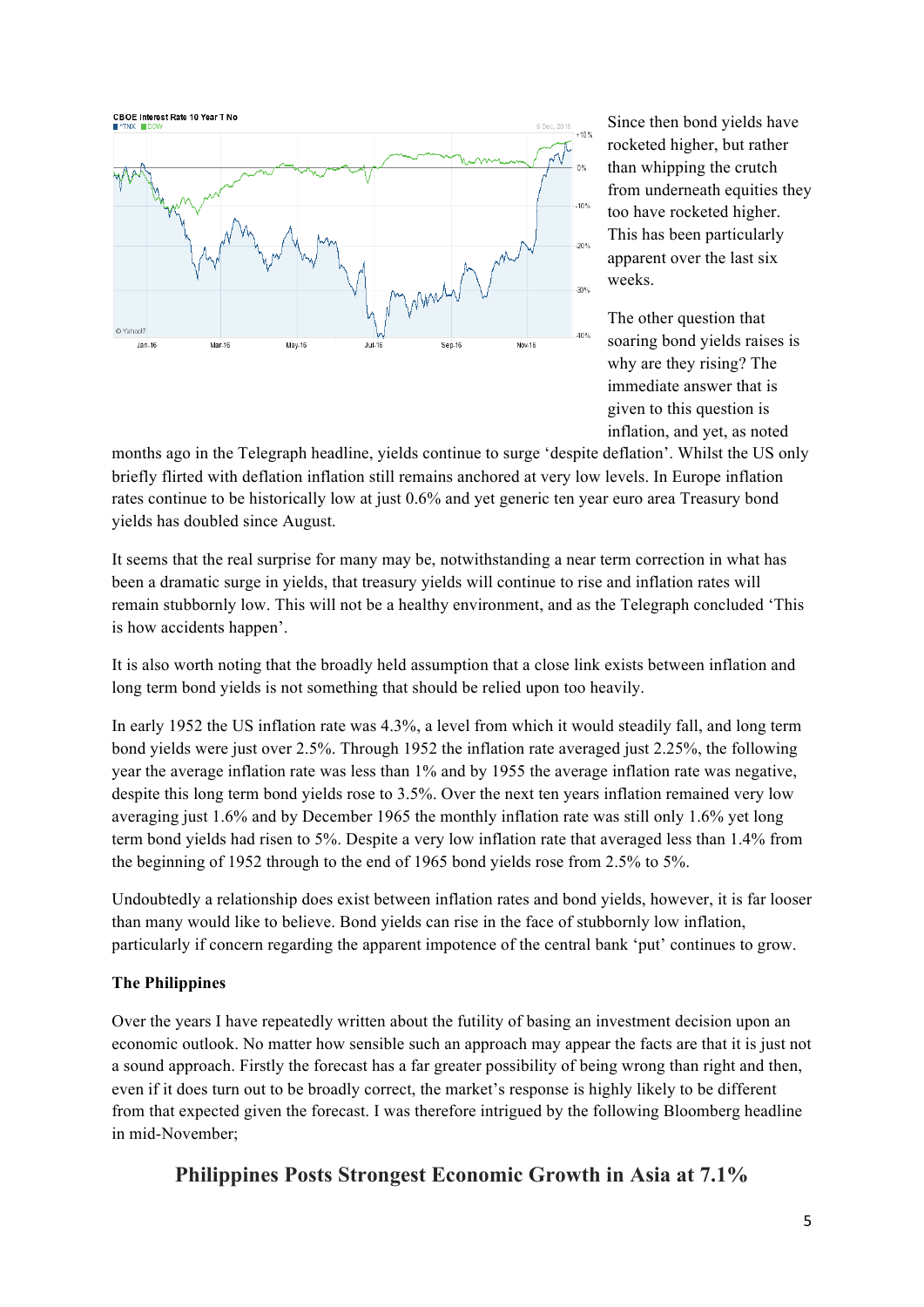The article went on to point out;

- The third quarter growth of 7.1% easily beat the median forecasts of economist which were just 6.7%
- Economists are now forecasting that the country will be among the fastest growing in the world with growth in excess of 6% until at least 2018.
- Growth has been between 5% and 8% every quarter since Q1 2012

All this is obviously intended to be interpreted as great news for investors in the Philippines, and yet investors have fared far worse than most would have expected had they known how well the economy would do.

Since its peak in April 2015 the PSE index has fallen 15% and is down 13% in just the last four months.



This should raise the question, where were expectations at the peak?

In late April 2015, with the market up four fold over the prior six years, enthusiasm and confidence was high. An article on Interaksyon.com was titled:

### **3 Reasons foreigners can't get enough of Philippine stocks**

This headline on its own should have been enough of a warning to investors as foreign buying always comes late in any bull market and the article pointed out that net foreign buying was at its highest level in three years. The article went on to point out:

The joint research team of First Metro Investment Corporation (FMIC) and University of Asia and the Pacific (UA&P) is still not calling the top on the Philippine stock market.

Pricey stocks notwithstanding, there is room for local equities to rise further at least in the second quarter. For one, it expects foreign portfolio investments to keep flooding the Philippine market.

The article then went on to (quite correctly as it turns out) describe how robust the Philippine economy was. The article concluded with a forecast of 8,300 – 8,500 on the index and the recommendation;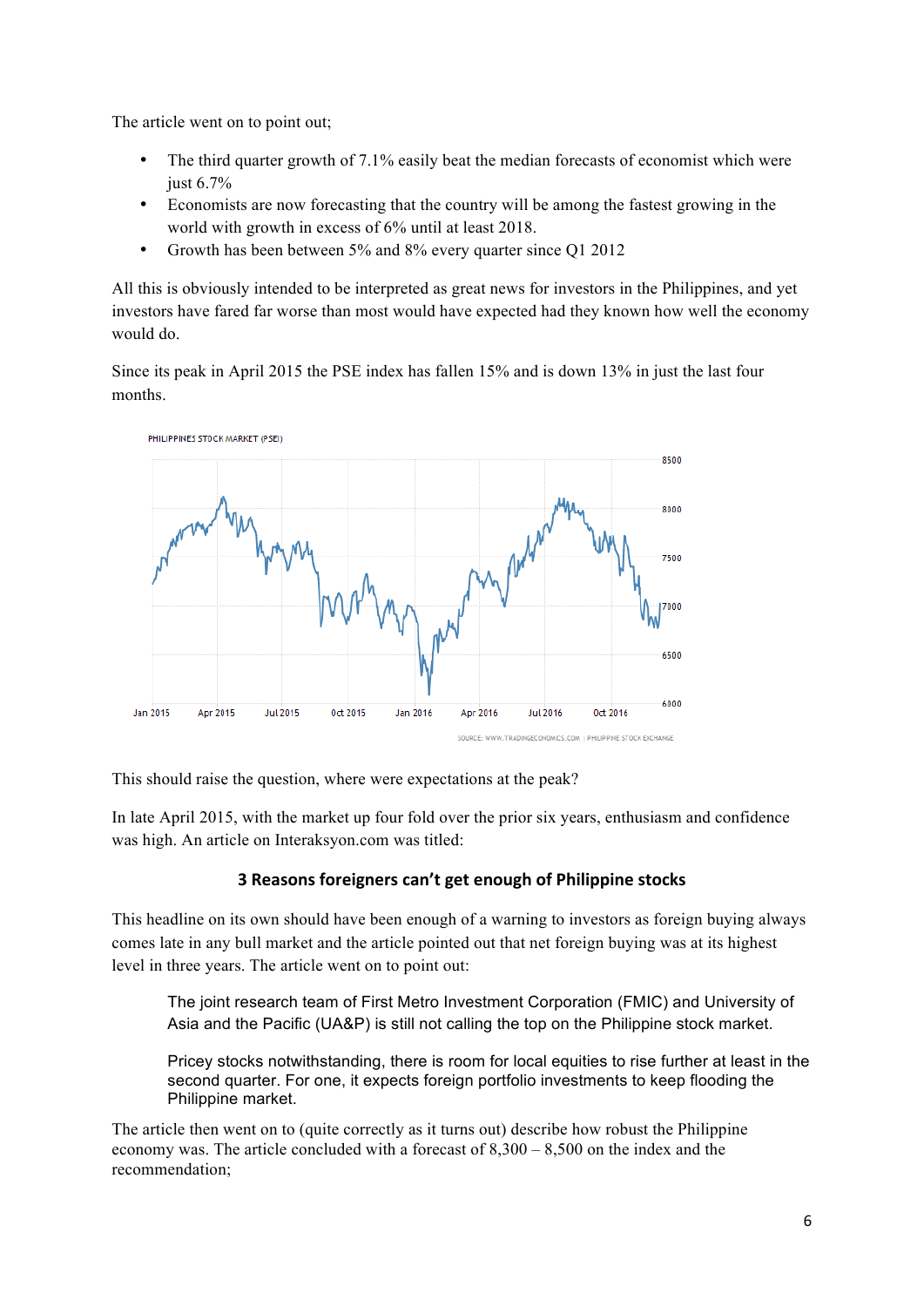"We prefer to remain invested and take advantage of market corrections to increase exposure."

At all market peaks forecasts tend to be extrapolations of the recent past, this was clearly the case in the Philippines, and 'experts' all urge investors to 'buy the dips'. Unfortunately for investors that initial 'dip' in mid 2015 turned into something far more damaging, a 25% bear market.

By early January 2016, with the Philippine market the worst performing South East Asian market, foreigners, rather than being the fuel for further gains, were being targeted as the reason for the painful bear market as seen in this headline from Bloomberg on  $10<sup>th</sup>$  January 2016;

## **Philippine Stock Index Enters Bear Market Amid Foreign Selloff**

The key messages that all investors should take from the experience of the Philippines are;

- 1. Foreign buying tends to accelerate into market peaks
- 2. A great economy in no way means a great market, it is almost certain that whatever good news the economy may deliver has already been factored into what by then will be an expensive market.
- 3. Investors are always urged to buy the dip at market peaks, and so as this advice is heard more often the disciplined investor should instead start to sell the rallies.

### **The Danger of Forecasts!**

On a similar subject to that raised above, about the danger of forecasts, it is always fascinating, and interesting, to hear the year ahead forecasts that proliferate at this time of year. What has to be borne in mind is that so many of these forecasters have fairly recently performed a remarkable about face on the implications of a Trump presidency and that year ahead forecasts have historically had a terrible track record. On the  $7<sup>th</sup>$  December Market watch ran an entertaining story;

# **Warning: Wall Street can't predict where the S&P 500 will go in 2017**

The story drew on research by Star Capital

Banks' forecasts are not more precise than assuming a constant yearly stock market return of 9%. This result Don't trust analysts' forecasts: always positive, no predictive power



account that the

average error of analysts' 12-month forward EPS forecasts since 1973 is 30%, nearly any company value  $-$  and hence any stock value  $-$  could be justified based on discounted cash flow models," they said, in a note.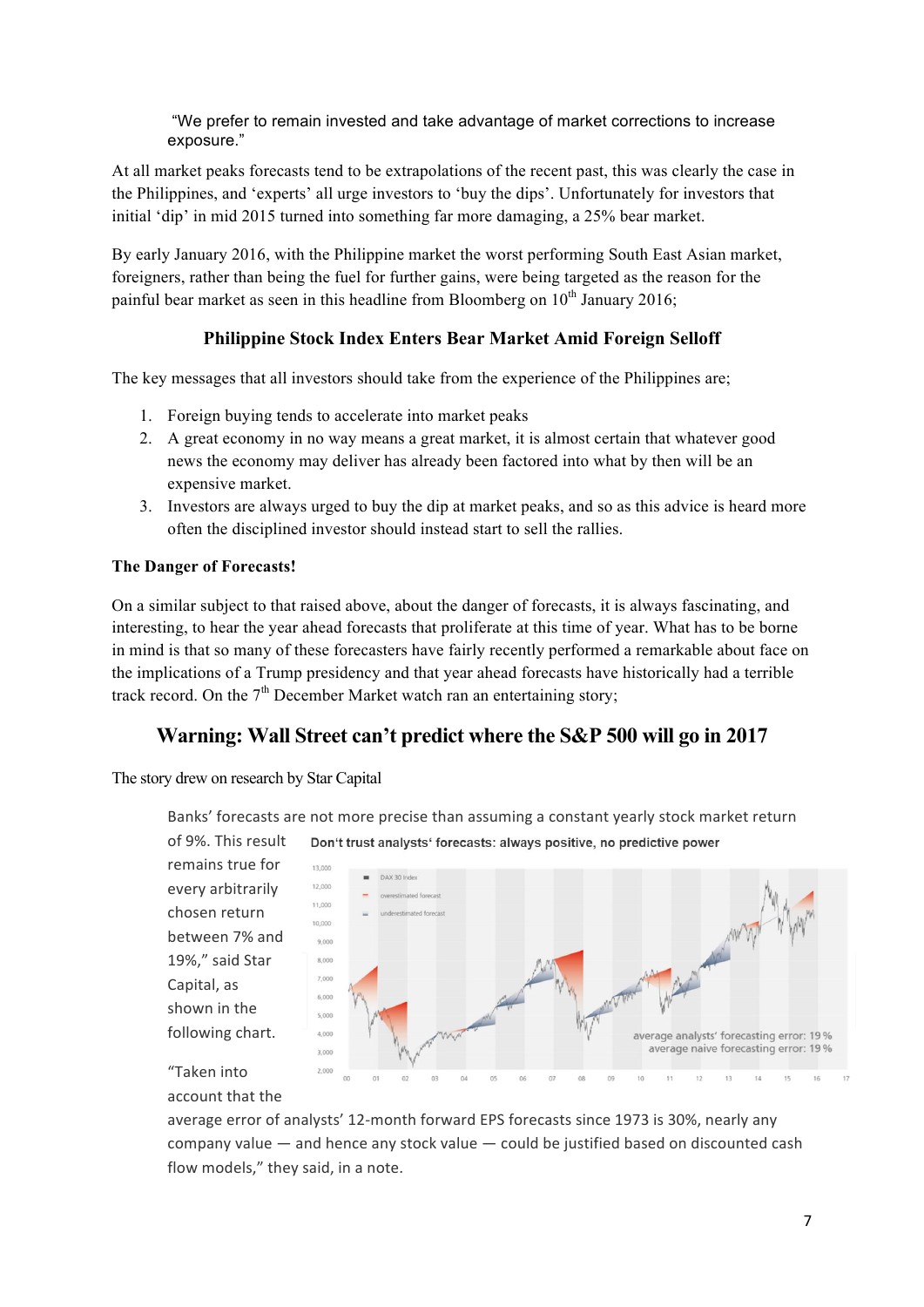The challenge an investor faces if they do choose to rely on an arbitrary assumption and then stick to it year after year is that it doesn't feel right. Despite the evidence that relying on forecasts produces the same results over the long term the naïve forecast would leave an investor feeling 'different' to the majority for possibly extended periods. Unfortunately most investor enjoy the 'comfort' of following the herd and as a result can only ever hope for average results at best.

### **Equity returns without equities!**

Over the last eighteen months I have written extensively on various forms of rules based portfolios. This, along with the chapters in 'Investing: The Expectations Game' outlining some of the basic rules I would apply to a disciplined portfolio, has resulted in a substantial amount of interest and enquiry from readers, particularly given the low interest rate world that has dominated for so long and the underlying long term risk I have repeatedly highlighted in equity markets. I have therefore spent some time over the last month augmenting what I have in the past referred to as my fixed income hybrid portfolio. This invested in two Vanguard funds that have both been around for several decades and have very low fees, the intermediate treasury fund and the high yield corporate bond fund. This hybrid fixed income portfolio has been the default for all the broader STA portfolios for the periods that equities and other assets were ruled out.

Vanguard also have a convertible bond fund that has been around for several decades. The effects of

including an exposure to convertibles in the hybrid fixed income portfolio are shown in the chart, right. The results, utilising the same basic rules I have outlined in the past, are shown in the chart, right, going all the way back to just prior to the 1987 Crash.

This revised hybrid fixed income instrument clearly delivers a superior return than its three constituents, and what is particularly pleasing is how well it avoided the major drawdown suffered in 2008 by both the high yield and convertible funds.

What is perhaps most interesting for investors is how well this enhanced fixed income hybrid has performed compared to the S&P500.

The chart, right, shows the comparable cumulative returns of investing passively in the S&P 500 compared to investing in the rules based enhanced fixed income portfolio that is made up of intermediate treasuries, convertible bonds and high yield bonds.